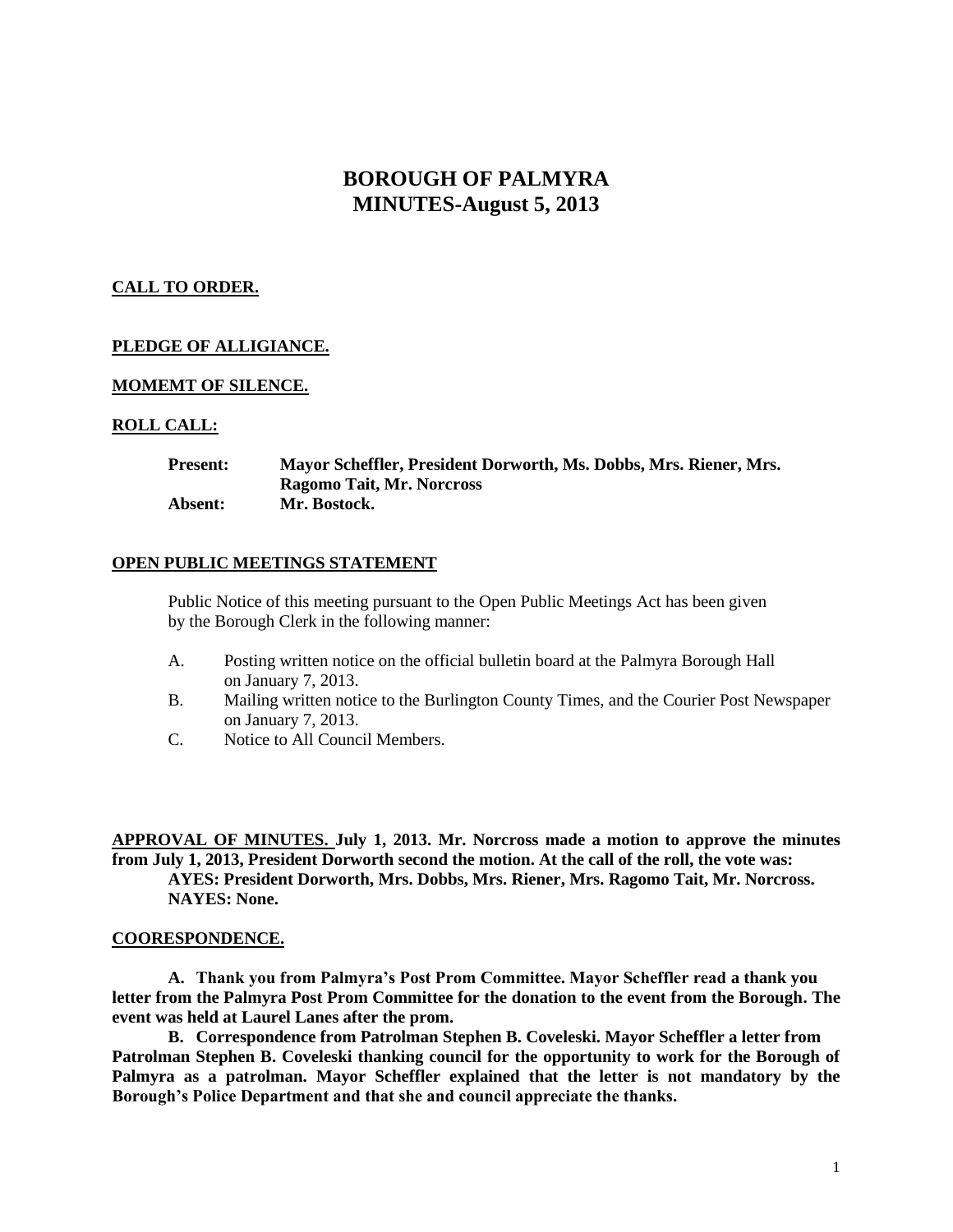**C. Recognition of Eagle Scout-Charles Martocello. Held till the next meeting.**

**D. Proclamation-October 12th –Palmyra High School Class of 1973 Day. Mayor Scheffler explained that the Class of 1973 of Palmyra is holding a reunion week-end starting on Friday-October 11 and ending on Sunday October 13. They have many activities planned.**

**E. Heroic Service Award-Kevin Sutko. Chief Zimmerman of the Palmyra Fire Department presented Kevin Sutko, owner of Copyland with a proclamation for his heroic efforts in rescuing a woman from 517 Garfield Avenue during a fire at the resident.** 

**F. Operation Yellow Ribbon-SPC Ryan Veitenheimer-August 11-6:30pm-18 Rowland Street-Mayor Scheffler read an invitation to everyone to attend a ceremony at 18 Rowland Street being sponsored by Operation Yellow Ribbon for SPC Veitenheimer-he served a tour in Iraq from November 2009 to July 2010; he is currently stationed at Fort Drum NY. The Warriors Watch as well as the fire and police department of Palmyra will also send representatives.** 

**G. Letter of Resignation-Eileen Skowronski-crossing guard. Mayor Scheffler read a letter from Eileen Skowronski resigning as crossing guard effective July 16th. Ms. Dobbs made a motion to accept the resignation, President Dorworth second the motion. All members present voted in favor of the motion.** 

#### **PROFESSIONAL UPDATES.**

**A. Environmental Resolutions-Mr. Kirchner updated council on Resolution 2013-172, the resolution of award for the HVAC system work at the community center and the work at Borough Hall by Eagle Construction. He also discussed the resolutions to award to Bevan the security systems for the community center and Borough Hall. Bevan was not the lowest quote, but when reviewing the quotes Bevan will save the Borough money in the long term. There will be lower service calls due to the system and the quote includes one year of monitoring for borough hall and the community center. The award of Parry Avenue is on the agenda this evening and construction should start in late September. The survey work is almost complete for the Charles Street project and the project is going out for bidding with bids due in on September 4th. Mr. Kirchner reviewed the submission of the Small Cities grant and that he is working on the grant with Dave Gerkens of CPG & H. the Borough is reviewing doing the block of West 2nd Street between Orchard and Market Street. The engineering proposal for the grant will be on the September agenda. The New Jersey Water Company is doing service replacement on Charles Street before the start of construction and bids are being opened tomorrow by the Bridge Commission for Market Street. Mr. Kirchner presented the traffic calming study for councils review and if they would like to implement some of the changes when funding becomes available. President Dorworth inquired if drainage work would be completed as part of the South Broad Street proposal for the DOT grant? Mr. Kirchner replied that drainage work has been included in all of the recent roadwork projects and that they will include it in the South Broad Street application as well. President Dobbs inquired if the water company is finished with their work on Market Street? Mr. Kirchner replied that they installed the new water main and that all water services were reconnect and now they have to remove the old main. When that work is completed, the water company is finished with work on Market Street.** 

#### **ORDINANCES ON SECOND READING. (public hearing).**

**A. Ordinance 2013-21, An Ordinance Of The Borough Of Palmyra, In The County Of Burlington, New Jersey; Providing For Various Capital Improvements And Related Expenses In And for The Borough, Appropriating \$1,713,800 Therefor, Authorizing The Issuance Of \$1,628,110 In General Improvement**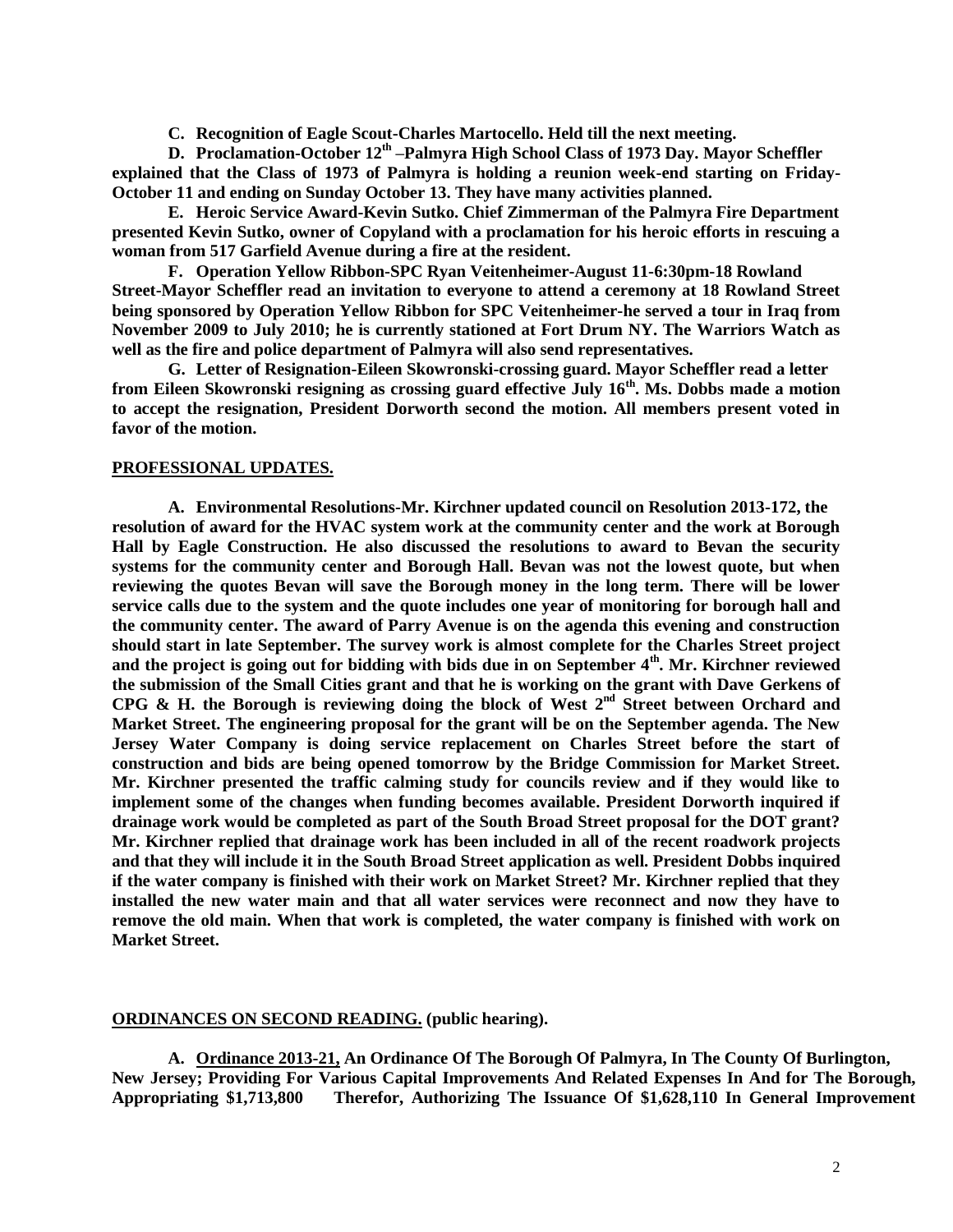**Bonds Or Notes Of The Borough To Finance The Same. Mayor Scheffler read the title of the ordinance into the record. Mayor Scheffler explained that this ordinance will allow the fire department to purchase a new firetruck and all the necessary equipment for the vehicle. Mayor Scheffler thanked Mr. Gural and Al Zimmerman, Chief of Fire Department for their work on obtaining the vehicle thru the state contract process. Mr. Gural discussed that a resolution will be done in September after the bond ordinance is in effect to authorize the purchase. Mayor Scheffler explained that the other purchases through the bond ordinance would be for tasers, computer upgrades, radios and technology for the police department, a mower, trailer and brine spreader for public works, signs, sidewalk and traffic project, 2013 road improvement project, which will be reimburse in part by the grants, borough hall improvements, police car port, improvements to Legion Field and Ethel Hardy park and pedestrian crossing safety device at Cinnaminson and E. Charles. President Dorworth made a motion to open the meeting to the public, Ms. Dobbs second the motion. All members present voted in favor of the motion.**

**Mr. McElwee-Columbia Avenue inquired as to why the County is not paying for the pedestrian safety light at Cinnaminson and Charles since it is a county roadway? Mayor Scheffler explained that the Borough has requested for several years that the County assist with the cost of the light and has never received any funding. The safety issue is a concern of the Borough and Borough Council agreed to fund the light out of the bond ordinance.** 

**Ms. Veitenheimer-Rowland inquired as to what improvements are going to be made at the parks? Mayor Scheffler replied that the sidewalks and fencing need addressing as well as the water fountains. Legion Field**  will have the security, extra lights and solar light improvements completed.

**Mrs. MacDonald-Parry Avenue inquired as to what work would be completed on Parry Avenue? Mayor Scheffler replied that the additional work will be for the blocks of Parry Avenue that were not completed in the first phase of Parry.** 

**Mrs. Mertz-Cinnaminson Avenue-discussed that the sidewalk is deplorable at Cinnaminson and Charles and that there are a lot of children who cross the street there. Mayor Scheffler replied that the sidewalk will be corrected when the light is installed.**

**Mr. Radar-Harbour Drive discussed that the seniors have been requesting several items that should be included. There needs to be a doorbell that rings in the back rooms so that they can hear people at the front door, there needs to be clocks placed in the rooms. Mrs. Ragomo Tait replied that she is working on getting clocks.** 

**No one else from the public wishing to be heard, President Dorworth made a motion to close the public portion, Mr. Norcross second the motion. All members present voted in favor of the motion.** 

**Ms. Dobbs made a motion to adopt the ordinance on second and final reading, Mrs. Riener second the motion. At the call of the roll, the vote was:**

**AYES: President Dorworth, Ms. Dobbs, Mrs. Riener, Mrs. Ragomo Tait, Mr. Norcross.**

**NAYES: None. The ordinance was adopted on second and final reading and will take effective after publication according to law.** 

**B. Ordinance 2013-22, An Ordinance Of The Borough Of Palmyra, In The County Of Burlington,**

**New Jersey; Providing For Improvements To And The Acquisition Of Equipment For Use By The Borough's Sewer Utility, Appropriating \$350,000 Therefor, Authorizing The Issuance Of \$350,000 In Sewer Utility Bonds Or Notes Of The Borough To Finance The Same. Mayor Scheffler read the title of the ordinance into the record. Mayor Scheffler explained that this ordinance would allow the borough to complete project at the sewer plant, including odor control, security, maintenance improvements, plant and equipment upgrades, drainage and storm water improvements and technology updates that are needed. Part of the NJEIT program costs including planning, design and related project costs will also be included.** 

**President Dorworth made a motion to open the ordinance to the public, Mrs. Riener second the motion. All members present voted in favor of the motion.** 

**No one from the public wishing to be heard, Ms. Dobbs made a motion to close the public portion, President Dorworth second the motion. All members present voted in favor of the motion.** 

**Ms. Dobbs made a motion to adopt the ordinance on second and final reading, Mrs. Riener second the motion.**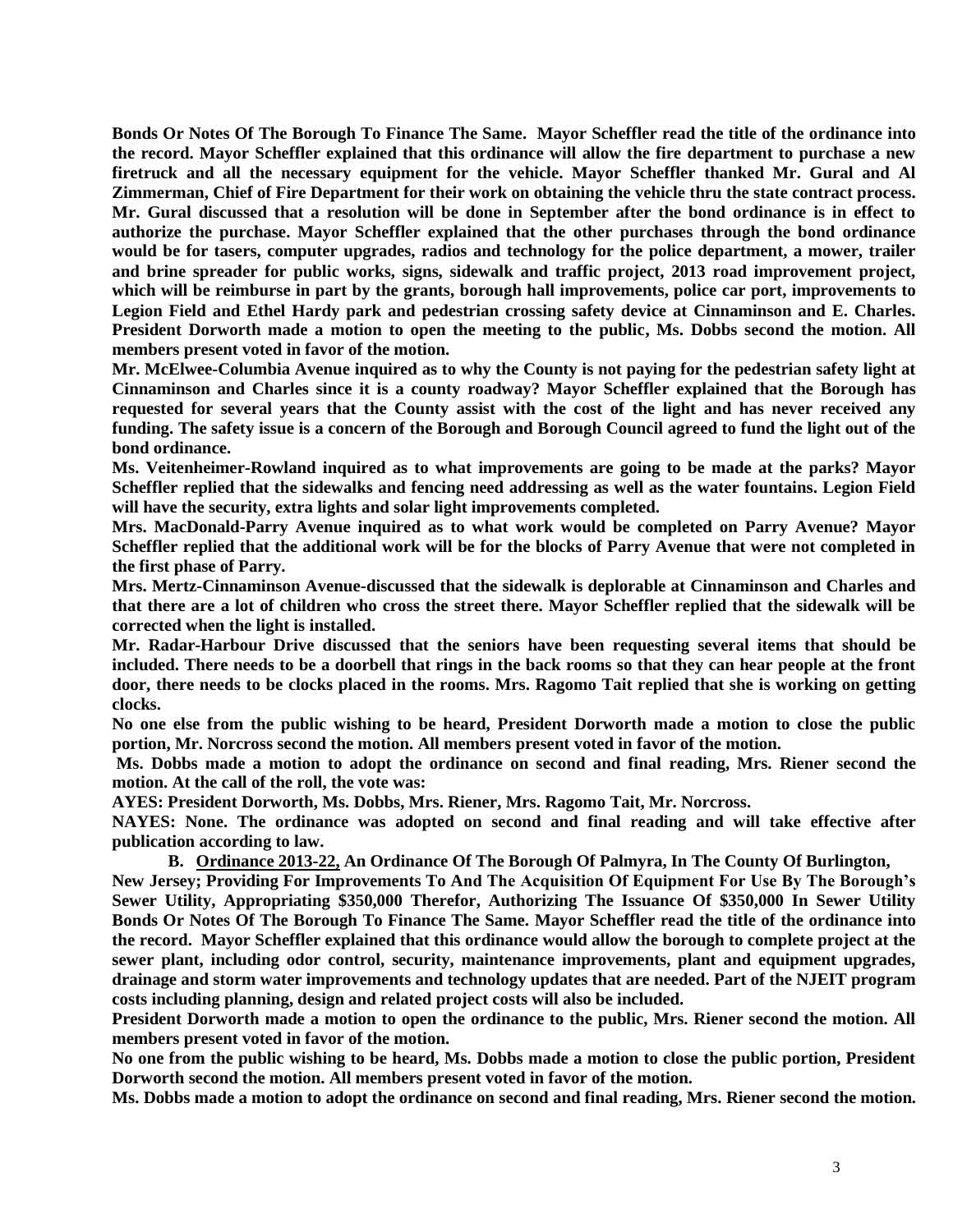**At the call of the roll, the vote was:**

**AYES: President Dorworth, Ms. Dobbs, Mrs. Riener, Mrs. Ragomo Tait, Mr. Norcross.**

**NAYES: None. The ordinance was adopted on second and final reading and will take effective 20 days after publication according to law.** 

**CLOSED SESSION. Resolution No. 2013-173, Resolution Excluding The Public From Certain Meetings Pursuant To Section 8 Of The Open Public Meeting Act C. 231 P.L. 1975. (litigation and contracts). Ms. Dobbs made a motion to approve the resolution, Mr. Norcross second the motion. At the call of the roll, the vote was:**

**AYES: President Dorworth, Ms. Dobbs, Mrs. Riener, Mrs. Ragomo Tait, Mr. Norcross**

**NAYES: None. Council went into executive session at 7:38 pm.**

**PUBLIC SESSION. Borough Council returned to open session at 8:14pm.**

#### **ORDINANCES ON FIRST READING (public hearing August 19).**

**A. Ordinance 2013-23, An Ordinance Amending Ordinance 2013-14-An Ordinance Requiring The Inspection, Registration And Licensing Of Residential Rental Properties In The Borough Of Palmyra. President Dorworth informed the public that Mayor Scheffler has stepped down from the dais due to a conflict with the ordinance. President Dorworth read the title of the ordinance into the record. Mr. Rosenberg discussed that the main objective of the ordinance is to ensure that the housing stock for its residents is maintained. Mr. Rosenberg explained that the borough had received three lawsuits today for Ordinance 2013- 14. The borough council has been working on the amendments to the ordinance and is ready for introduction this evening. Mr. Rosenberg discussed that if the individuals had waited for the amendments, they might not of had to file a lawsuit against the borough, which is costly to the taxpayers. Changes were completed after council reviewed the concerns of the landlords and residents. The changes are that in the previous ordinance there was a section holding the landlords accountable for the actions of their tenants, this section has been removed, there is an existing law that allows the police department to deal with that issue. A checklist will be created by the housing inspector to assist landlords in what is required in an inspection, but the list is not all inclusive. The section for placing a sticker of identification has been amended to state that the sticker or certificate must be placed inside the home. The time for inspection and registration upon a change of tenants has also been amended. The fee will be changed to include the fire inspection fee of \$35.00 and the total for change of tenants will be a total of \$60.00. Mr. Rosenberg explained that after the public hearing on the ordinance, council also amended the section about the size of the rooms and sleeping arrangements, there is also a separate ordinance on the books from 1994 that allows the code enforcement officer or construction official to enter any residential property for an inspection. This will be repealed by borough council. Mr. Rosenberg discussed that the Borough Council is focused on an annual inspection and an inspection for a change of occupancy so that housing stock in the Borough is upto standards and decent housing for all residents. Mr. Norcross made a motion to adopt the ordinance on first reading, Mrs. Riener second the motion. At the call of the roll, the vote was:**

 **AYES: President Dorworth, Ms. Dobbs, Mrs. Riener, Mrs. Ragomo Tait, Mr. Norcross.**

 **NAYES: None. The ordinance was adopted on first reading and will be heard on second and final reading at the regular council meeting of August 19, 2013.**

**Mayor Scheffler returned to the bench.**

**B. Ordinance 2013-24, An Ordinance Amending Ordinance 2013-16- An Ordinance Creating A Housing Department And The Positions Of Housing Official And Housing Inspectors. Mr. Rosenberg explained that this ordinance deletes section 4 and replaces it with Section 4: The Housing Department under the direction of the Housing Official shall be responsible for the following:**

 **1) Carrying out field inspections of all residential properties as specified in the Code of the Borough of Palmyra and enforcing the provisions of all housing provisions contained therein.**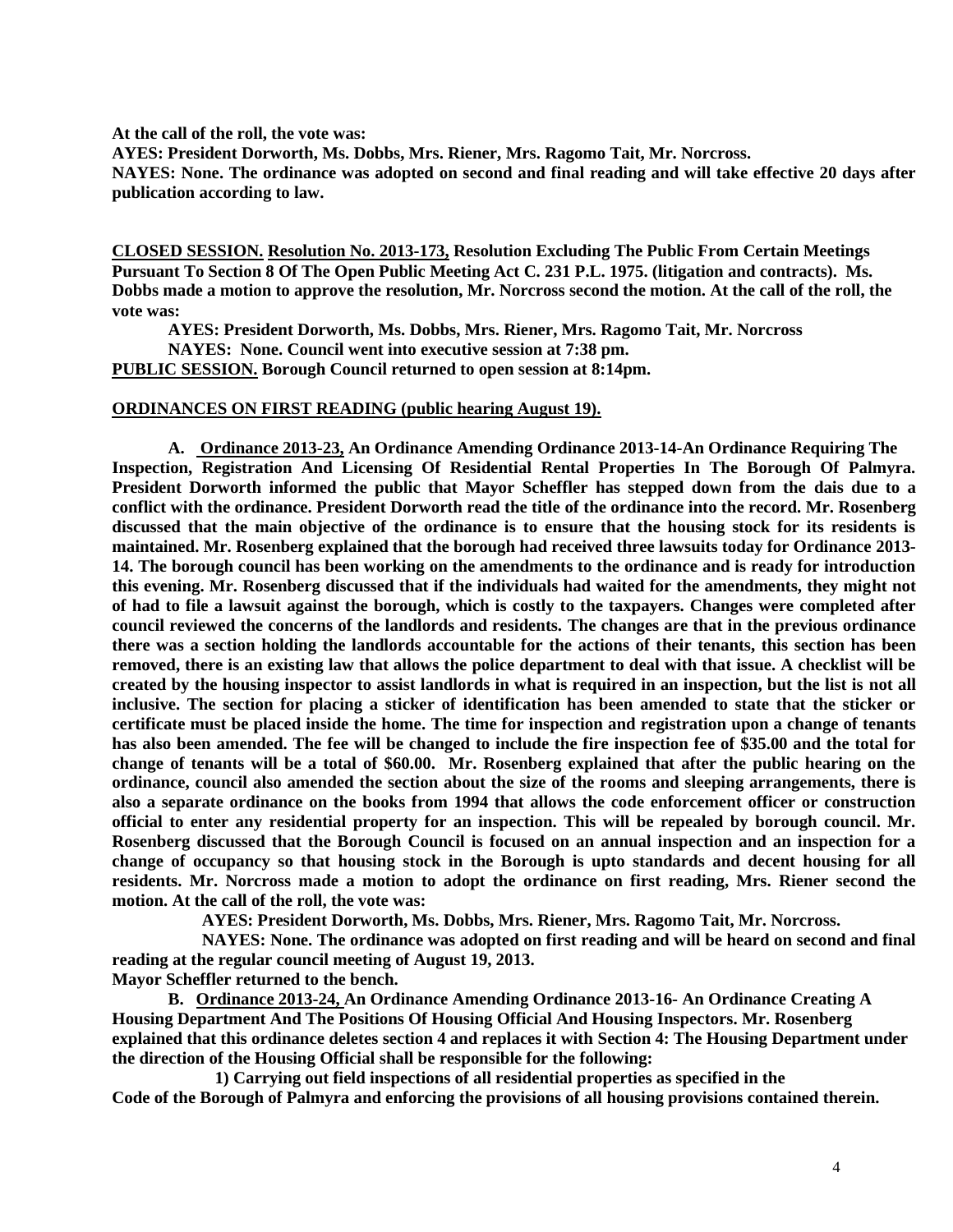**Mr. Norcross made a motion to adopt the ordinance on first reading, Ms. Dobbs second the motion. At** 

 **AYES: President Dorworth, Ms. Dobbs, Mrs. Riener, Mrs. Ragomo Tait, Mr. Norcross.**

 **NAYES: None. The ordinance was adopted on first reading and will be heard on second and final reading at the council meeting of August 19th .** 

**C. Ordinance 2013-25, An Ordinance Amending Ordinance 2013-17-An Ordinance Requiring A Certificate Of Occupancy Upon The Sales Of Any Residential Property. Mr. Rosenberg explained that this ordinance amends the certificate of resale ordinance with a change in the fee schedule that will be the same as the fee schedule for the rental ordinance and checklist. Mr. Norcross made a motion to adopt the ordinance on first reading, Mrs. Ragomo Tait second the motion. At the call of the roll, the vote was:**

 **AYES: President Dorworth, Ms. Dobbs, Mrs. Riener, Mrs. Ragomo Tait, Mr. Norcross.**

 **NAYES: None. The ordinance was adopted on first reading and will be heard on second and final reading at the council meeting of August 19, 2013.** 

**D. Ordinance 2013-26, An Ordinance Amending Chapter 230 Solid Waste Of The Borough Of Palmyra. Mr. Gural explained that this ordinance will amend the time of the placement and removal of the trash carts as well as the rules and regulations regarding the new trash procedures. The ordinance will have the trash carts not to be placed at the curb before 5pm on Thursday, must be out by 6am on Friday to guarantee pick up and removed from curb by 9am on Saturday. Ms. Dobbs made a motion to adopt the ordinance on first reading, President Dorworth second the motion. At the call of the roll, the vote was:**

 **AYES: President Dorworth, Ms. Dobbs, Mrs. Riener, Mrs. Ragomo Tait, Mr. Norcross.**

 **NAYES: None. The ordinance was adopted on first reading and will be heard on second and final reading at the council meeting of August 19, 2013.** 

**NEW BUSINESS. Consent Agenda- Items A-L will be enacted as a single motion, if any resolution needs additional discussion it will be removed from the consent agenda and voted on separately. Mayor Scheffler read the resolution titles into the record. Mrs. Riener requested that item B-2013- 164 be voted on separate due to a conflict of interest. Ms. Dobbs made a motion to approve the consent agenda, minus resolution 2013-164, President Dorworth second the motion. At the call of the roll, the vote was:**

**AYES: President Dorworth, Ms. Dobbs, Mrs. Riener, Mrs. Ragomo Tait, Mr.** 

**Norcross.**

**NAYES: None.**

**A. Resolution 2013-163, Resolution Requesting Approval Of Items Of Revenue And Appropriation N.J.S.A. 40A: Alcohol Education Rehabilitation Enforcement Grant (Chapter 159).**

**B. Resolution 2013-164, Resolution Awarding Bid To F & P Contractors Inc. In The Amount Of \$258,681.00 For The Parry Avenue Phase II. Ms. Dobbs made a motion to approve the resolution, President Dorworth second the motion. At the call of the roll, the vote was:**

**AYES: President Dorworth, Ms. Dobbs, Mrs. Ragomo Tait, Mr. Norcross. NAYES: None.**

**ABSTAIN: Mrs. Riener.**

**C. Resolution 2013-165, Resolution Awarding Bid To Municipal Maintenance Co. In The Amount Of \$57,700.00 For The Magnesium Hydroxide Storage & Feed System.** 

**D. Resolution 2013-166, Resolution Authorizing A Shared Services Agreement With Willingboro Township For Animal Control Services.**

**E. Resolution 2013-167, Resolution Authorizing The Payment Of Bills For June, 2013 In**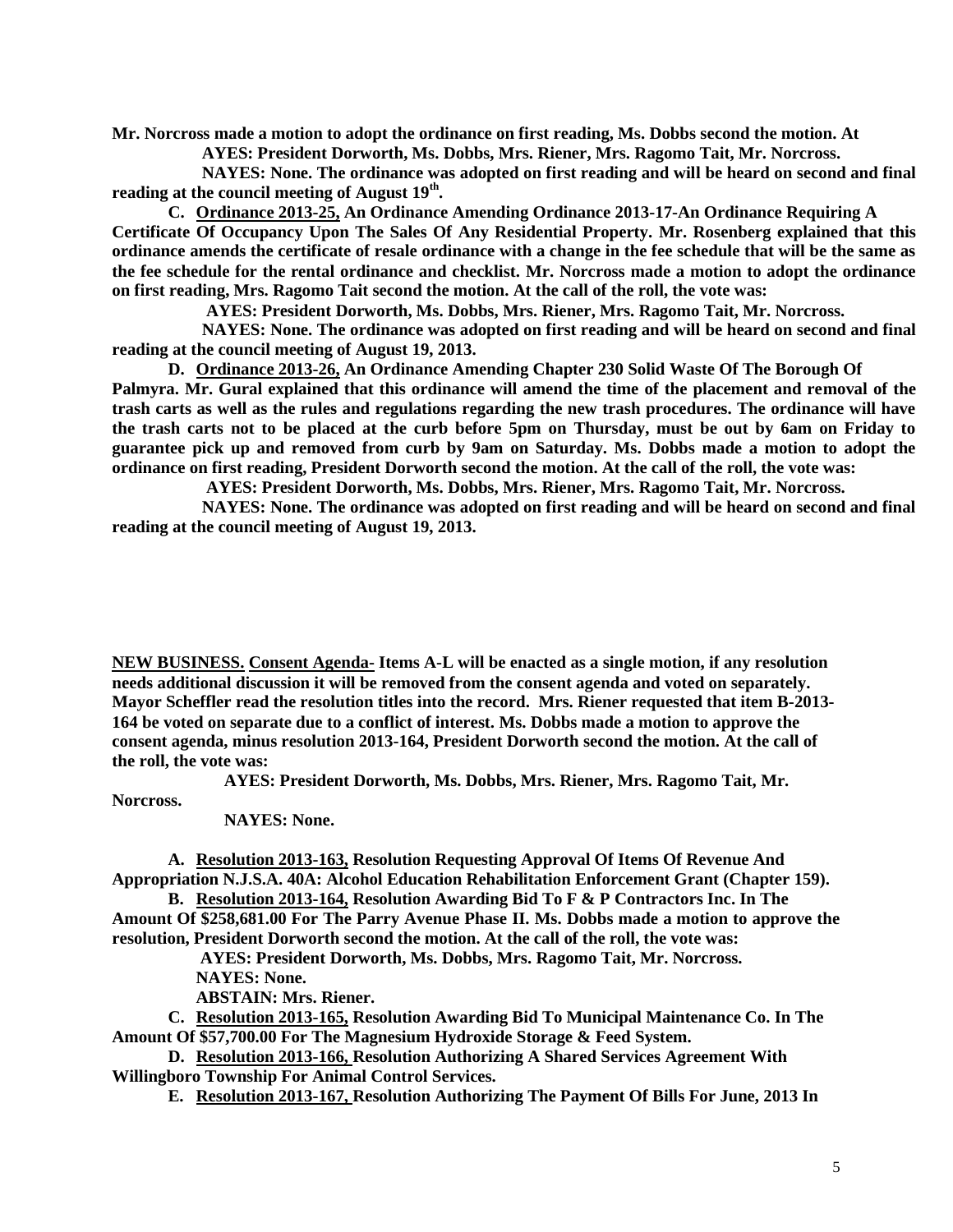**The Amount Of \$386,115.29.**

**F. Resolution 2013-168, Resolution Adopting The Vision Statement For The Borough Of Palmyra. (A Place To Live, Learn And Play).**

**G. Resolution 2013-169, Resolution Authorizing Change Order #4 For Eagle Construction For The HVAC Replacement Project.**

**H. Resolution 2013-170, Resolution Extending The Due Date For 2013 3rd Quarter Property Taxes To August 22, 2013.** 

**I. Resolution 2013-171, Resolution Awarding The Fire Alarm Systems For The Borough's Municipal Building Upgrades, Monitoring and Service To Bevan Security Systems Of Riverside NJ.**

**J. Resolution 2013-172, Resolution Awarding Emergency Repairs For The Community Center HVAC System To McQuay Service In The Amount Of \$20,048.00.**

**K. Resolution 2013-173, Resolution Authorizing A Change Order For IPL Trash Carts.**

**L. Resolution 2013-174, Resolution Awarding The Fire Alarm Systems For The**

**Community Center Building Upgrades, Monitoring and Service To Bevan Security Systems Of Riverside NJ.**

**M. Resolution 2013-156, Resolution Setting Fees For Additional Trash Cart Receptacles For 95 Gallon Carts at \$95.00, 64 Gallons Carts at \$64.00 and 32 Gallon Carts at \$32.00.**

**N. Approval of Treasurer's Report-June, 2013. Ms. Dobbs made a motion to approve the treasurer's report, President Dorworth second the motion. All members present voted in favor of the motion.** 

#### **DISCUSSION ITEMS.**

**A. Mayor Scheffler informed council that a thank you card was received from Mrs. Butler expressing her thanks to the Borough for the sympathy flowers.**

**B. Public Works trash collection hours and parking lot dumpster. Mr. Norcross discussed that he would like to see the dumpsters behind the businesses removed. The dumpster is taking up two parking spaces and the businesses dump everything in it. Mr. Norcross discussed that at budget time they had gotten rid of extra hours and people being able to dump at public works afterhours. The cost was too great for the borough and that a lot of communities only do large dumpsters twice a year. Mayor Scheffler explained that the reasoning behind having the dumpsters at public works available to the public is that not everything fits into the trash carts and that with the summer months, there needs to be two days for residents. Mrs. Riener explained that a lot of residents are using the Tuesday night drop off and that the trash would still be generated. Mr. Norcross explained that the savings would be about \$150,000 and that the cost of the dumpsters has also increased. Mrs. Ragomo Tait discussed that a lot of residents are recycling more, so that trash fits in the carts. Mayor Scheffler requested that Ms. Dobbs review the issue with Mr. Ryan of Public Works for his recommendations. Mr. Gural inquired if council was in agreement to remove the dumpsters behind the businesses. Mayor Scheffler requested that along with Borough Council to have the dumpsters removed after notification to the businesses.**

**C. Shade Trees on Washington Avenue-Mayor Scheffler discussed that the borough had planted trees on front yards of residents several years ago and now the trees are getting old and some are dying. Mrs. Riener explained that the shade tree committee is looking for direction from council on allowing the residents to remove the trees. Mr. Gural explained that the trees are actually located on private property with an easement belonging to the borough and that residents have inquired about removing the trees. Mr. Austin-shade tree committee explained that he was not aware of the discussion till today and that he believes that a resident does not have the legal right to remove the trees since it is on a borough easement in their yard. Mr. Rosenberg explained that an easement does not constitute the owner of a property it just allows access to the easement as needed. Mr. Rosenberg discussed that the homeowners have the right to remove the trees if located on private property. Mr. Gural discussed that the trees were planted on private property and that a**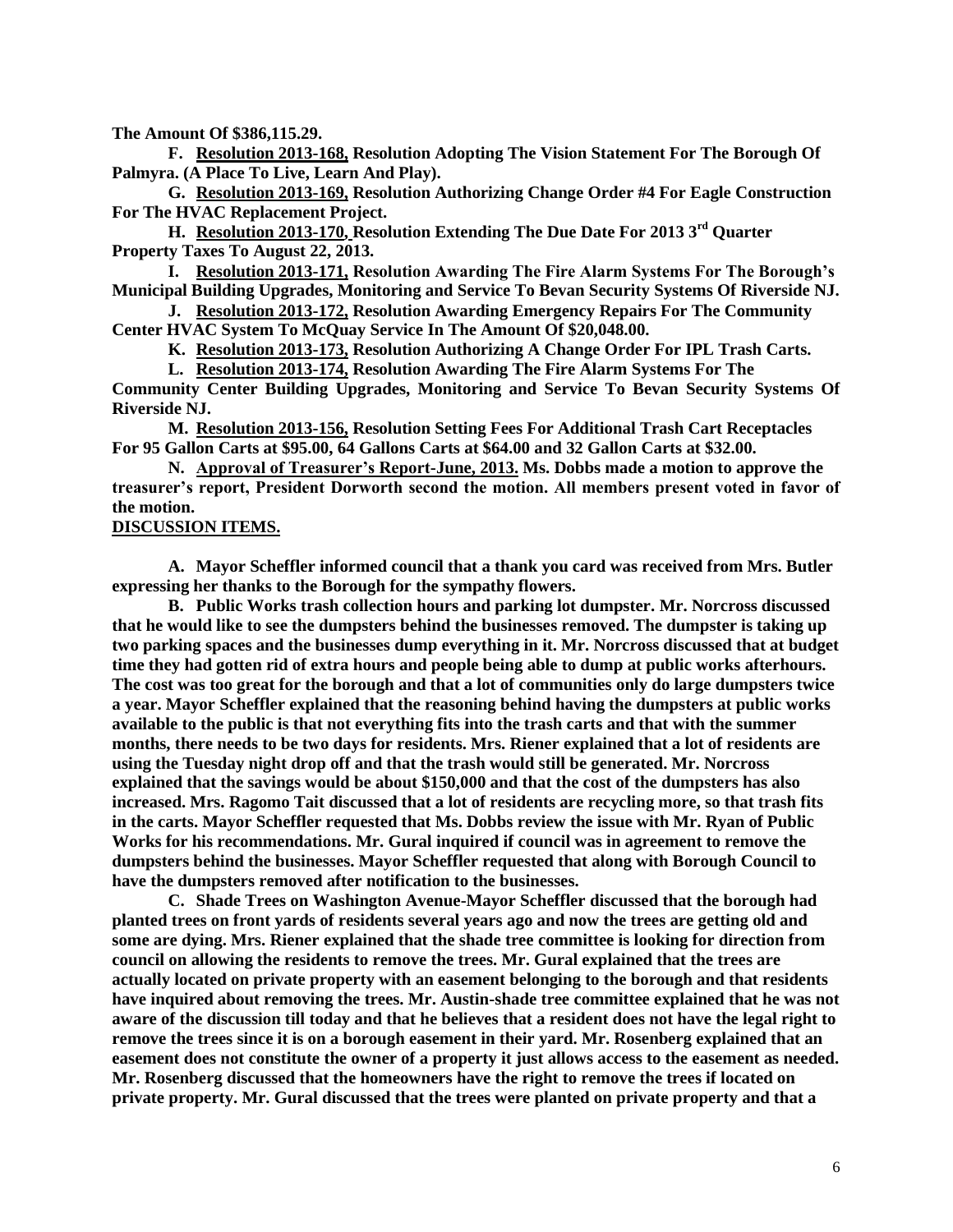**resident had approached him about removing a tree on his property at his own expense after the shade tree committee denied his request. Mr. Gural gave him permission to remove the tree due to the age and condition of the tree and also because it was on private property. Mayor Scheffler agreed that the issue should be reviewed by the shade tree committee and also by Mr. Rosenberg for legal issues. Mrs. Riener will report back to council about the issue.**

**D. September 3, 2013-Caucus Meeting-Mayor Scheffler announced that due to the Labor Day Holiday and vacation schedules the September 3rd meeting of Borough Council will be cancelled.** 

**E. League of Municipalities-Ms. Dobbs discussed that the issue was already discussed at the budget meeting and that council agreed not to pay for the rooms this year. Mayor Scheffler explained that if anyone from council wanted to attend to please inform Mr. Gural.**

**F. Borough Picnic/BBQ-Mr. Gural announced that there will be an employee picnic on September 6 for all employees, their families and Borough Council. It will be held at the community center.**

**G. Fire House Generator Change Order-\$850-the resolution to authorize the change order will be on the next agenda.**

**H. Burlington County Chamber of Commerce. Mayor Scheffler explained that the Borough received an invitation to join the Burlington County Chamber of Commerce and that she thinks that it would be beneficial to the Borough to be a member.** 

**PUBLIC COMMENTS. President Dorworth made a motion to open the meeting to the public, Mr. Mr. Norcross second the motion. All members present voted in favor of the motion.**

**Mr. McElwee-Columbia Avenue-informed council that they have a lot of names to add this year to the War Memorial and that the rule is that the person had to have lived in Palmyra at the time of enlistment to have their name added. Mr. McElwee reported that Operation Yellow Ribbon will be waiting around 5:45 pm for the Veitenheimer family to finish having dinner and at that time, the Warriors Watch motorcycles will escorted SPC Ryan Veitenheimer to his home on Rowland Street. Mr. McElwee requested that people attend the event and also place yellow ribbons around town.** 

**Ms. Veitenheimer-Rowland Street explained that her son had only served one deployment to Iraq.** 

**Mrs. Shea-Bank Avenue, Riverton-explained that she would like to address Mr. Rosenberg's comments about filing of the lawsuit. Mrs. Shea explained that she only had 45 days to file a suit against the ordinance to object to it. She explained that she attempted to talk to the Borough Council and that they would not respond due to a pending lawsuit. Mrs. Shea explained that she is happy that the ordinance will be amended and will review the amended ordinance. Mrs. Shea inquired as to when the bids were due for the housing inspectors. Mr. Gural replied that due to the amendment the bids could not be issued, until the amendments are adopted. Mr. Rosenberg replied if requested council would have granted an extension on the 45 time limit due to the amendments.** 

**Mr. Hirsch-Cinnaminson thanked council for reconsidering and placing common sense into the ordinance. It was a team effort and the goal of everyone is having the town look good.**

**Mr. Radar-Harbour Drive- inquired if the amendments will be published in the newspaper. Mr. Rosenberg replied that all ordinances are published after first reading and second reading in summary form.**

**Mrs. Mertz-Cinnaminson Avenue discussed that the small carts should be available for single people, as they do not have as much trash as a family would. The medium one is a waste of space. Mayor Scheffler explained that they are making the 32 gallon carts available first for seniors and disabled people as well as the residents in the Riverfront. Any resident can call Borough Hall and request to be place on a list for a smaller cart and they will be considered after all qualified residents are given theirs. Mrs. Mertz discussed that she would like to negotiate for the rental**